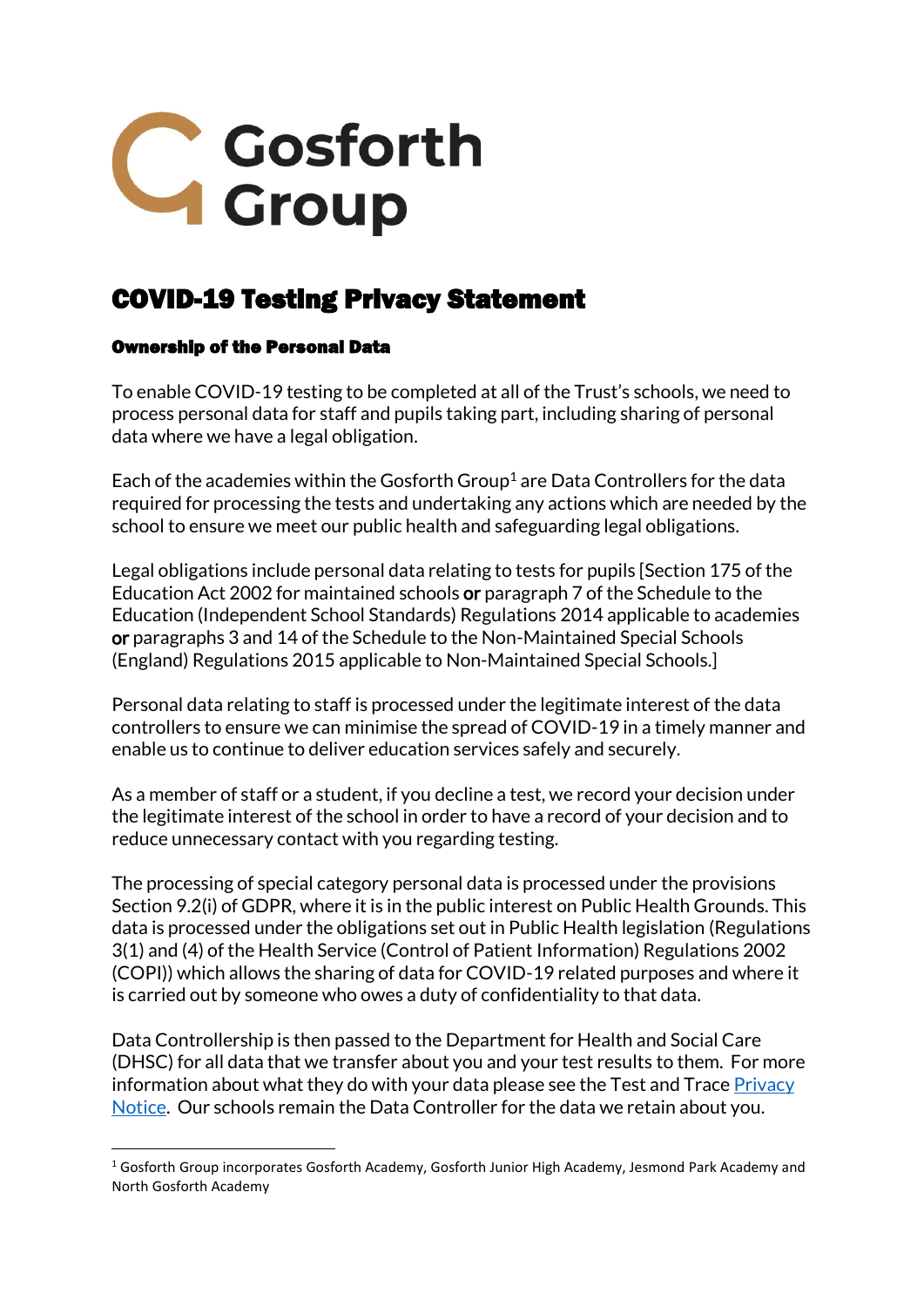#### Personal Data involved in the process

We use the following information to help us manage and process the tests:

- Name
- Date of birth (and year group)
- Gender
- Ethnicity
- Home postcode
- Email address
- Mobile number
- Unique barcode assigned to each individual test and which will become the primary reference number for the tests
- Test result
- Parent/guardians contact details (if required)

We will only use information that is collected directly from you specifically for the purpose of the tests, even if you have previously provided us with this information.

#### How we store your personal information

The information will only be stored securely on local spreadsheets in school whilst it is needed. It will also be entered directly onto DHSC digital services for the NHS Test and Trace purposes. Schools will not have access to the information on the digital service once it has been entered.

## Processing of personal data relating to positive test results

The member of staff, student or parent (depending on contact details provided) will be informed of the result by the school and advised how to book a confirmatory test, if required.

We will use this information to enact COVID-19 isolation processes without telling anyone who it is that has received the positive test.

The information will be transferred to DHSC, who will share this with the NHS and GPs. Public Health England and the local authority will use this information for wider test and trace activities as well as statistical and research purposes.

This information is processed and shared under obligations set out in Public Health legislation under Regulations 3(1) and (4) of the Health Service (Control of Patient Information) Regulations 2002 (COPI) which allows the sharing of data for COVID-19 related purposes.

This information will be kept by the school for up to 14 days and by the NHS for 8 years.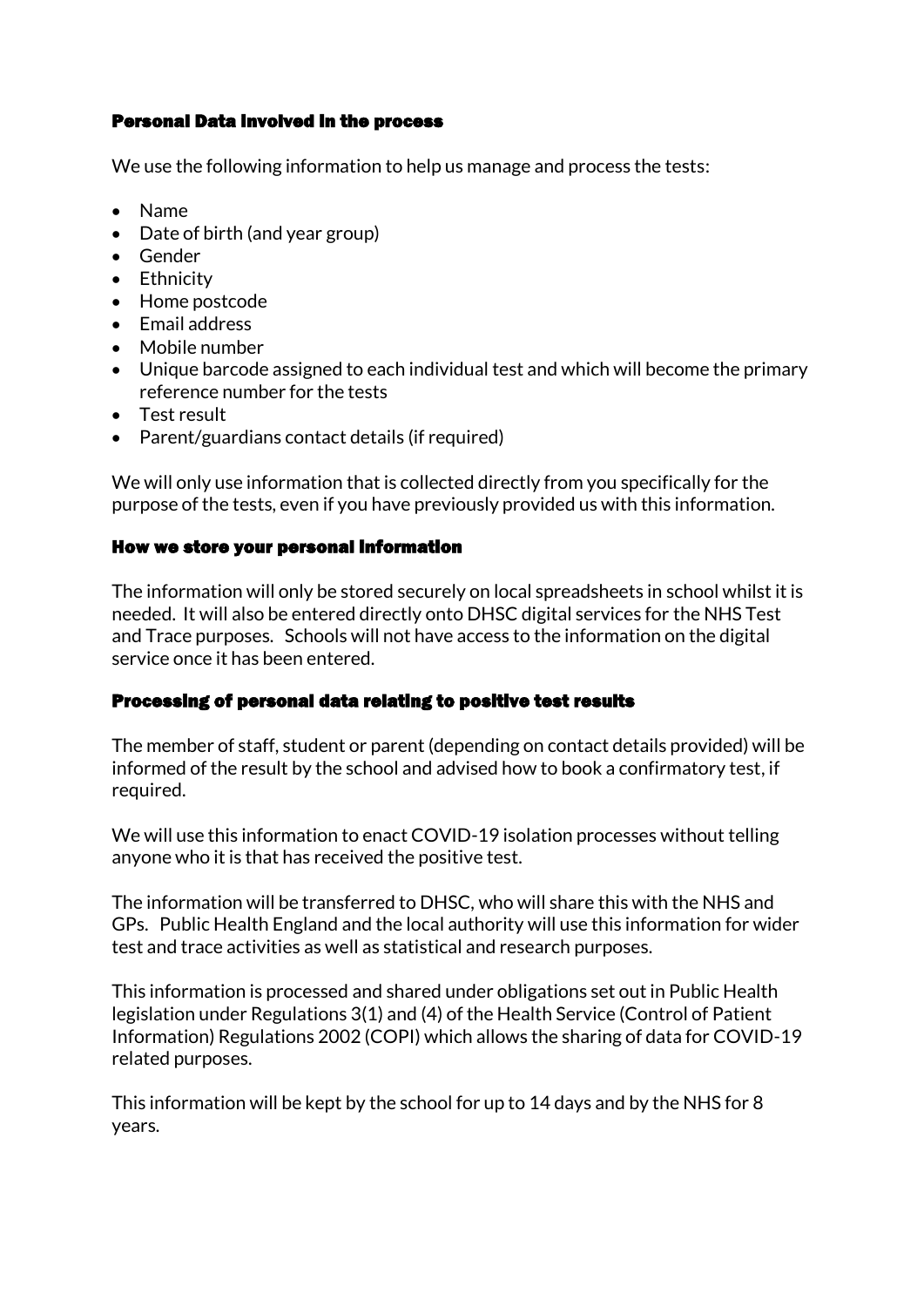#### Processing of personal data relating to negative test results

We will record a negative result and the information transferred to DHSC and the NHS. PHE and the local authority who will use the information for statistical and research purposes.

This information is processed and shared under obligations set out in Public Health legislation under Regulations 3(1) and (4) of the Health Service (Control of Patient Information) Regulations 2002 (COPI) which allows the sharing of data for COVID-19 related purposes.

This information will be kept by the school for up to 14 days and by the NHS for 8 years.

#### Processing of personal data relating to declining a test

We will record that you have declined to participate in a test and this information will not be shared with anyone.

## Data sharing partners

The personal data associated with test results will be shared with:

- DHSC, NHS, PHE to ensure that they can undertake the necessary Test and Trace activities and to conduct research and compile statistic about Coronavirus.
- Your GP to maintain your medical records and to offer support and guidance as necessary
- Local government to undertake local public health duties and to record and analyse local spreads.

## Your Rights

Under data protection law, you have rights including:

- Your right of access you have the right to ask us for copies of your personal information;
- Your right to rectification you have the right to ask us to rectify personal information you think is inaccurate. You also have the right to ask us to complete information you think is incomplete;
- Your right to erasure you have the right to ask us to erase your personal information in certain circumstances;
- Your right to restriction of processing you have the right to ask us to restrict the processing of your personal information in certain circumstances;
- Your right to object to processing you have the the right to object to the processing of your personal information in certain circumstances;
- Your right to data portability you have the right to ask that we transfer the personal information you gave us to another organisation, or to you, in certain circumstances.